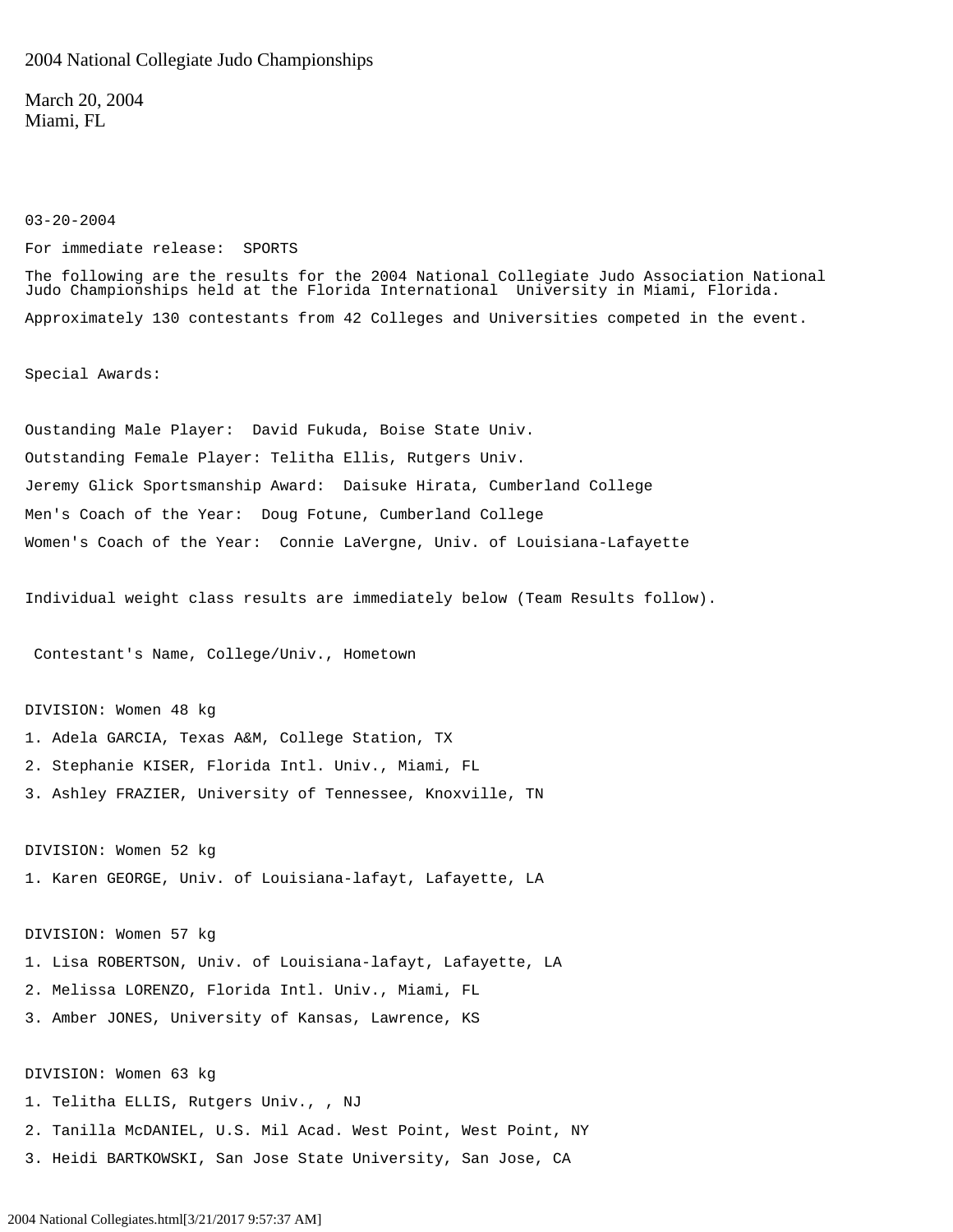#### DIVISION: Women 70 kg

1. Clara MUSSELMAN, University of Texas, Austin, TX 2. Veronica MILLER, Univ. of Louisiana-lafayt, Lafayette, LA 3. Shea NERO, U.S. Mil Acad. West Point, West Point, NY

## DIVISION: Women 78 kg

1. Rachel THOMPSON, Iowa State University, Ames, IA

#### DIVISION: Women +78 kg

1. Toni GEIGER, Bergen Comm. College, Dumont, NJ 2. Amanda ANDERS, University of Tennessee, Knoxville, TN 3. Tesa HATFIELD, Eastern Michigan Univ.,

### DIVISION: Men 60 kg

1. Elison DAWTAS, University of Oaklahoma, Norman, OK 2. Matthew DIAS, San Jose State University, Fremont, CA 3. Daniel GOMEZ, Texas A&M, College Station, TX

### DIVISION: Men 66 kg

1. David FUKUDA, Boise State Univ., Fruitland, ID

- 2. Eric SANCHEZ, Mira Costa College, West Covin, CA
- 3. Nathaniel LAURSEN, Las Positas College,

# DIVISION: Men 73 kg

1. Radu BRESTYAN, Brown University, 2. Takeshi YOUNG, San Jose State University, San Jose, CA 3. Travis YAMANAKA, University of Illinois, Apple Valley, MN

### DIVISION: Men 81 kg

1. Sarkis CHIVITCHIAN, Los Angeles CC, Los Angeles, CA 2. Yujin TOMA, Calif. State - Fresno, Fresno, CA 3. Padriac FINNEGAN, Cumberland College, Williamsburg, KY

DIVISION: Men 90 kg 1. Atsushi YOSHINAGA, Coll. of Dupage, Lombard, IL 2. Alan CARIDDI, Georgetown University, Washington, DC 3. Aranha MARCOS, Wright State Univ., Dayton, OH

DIVISION: Men 100 kg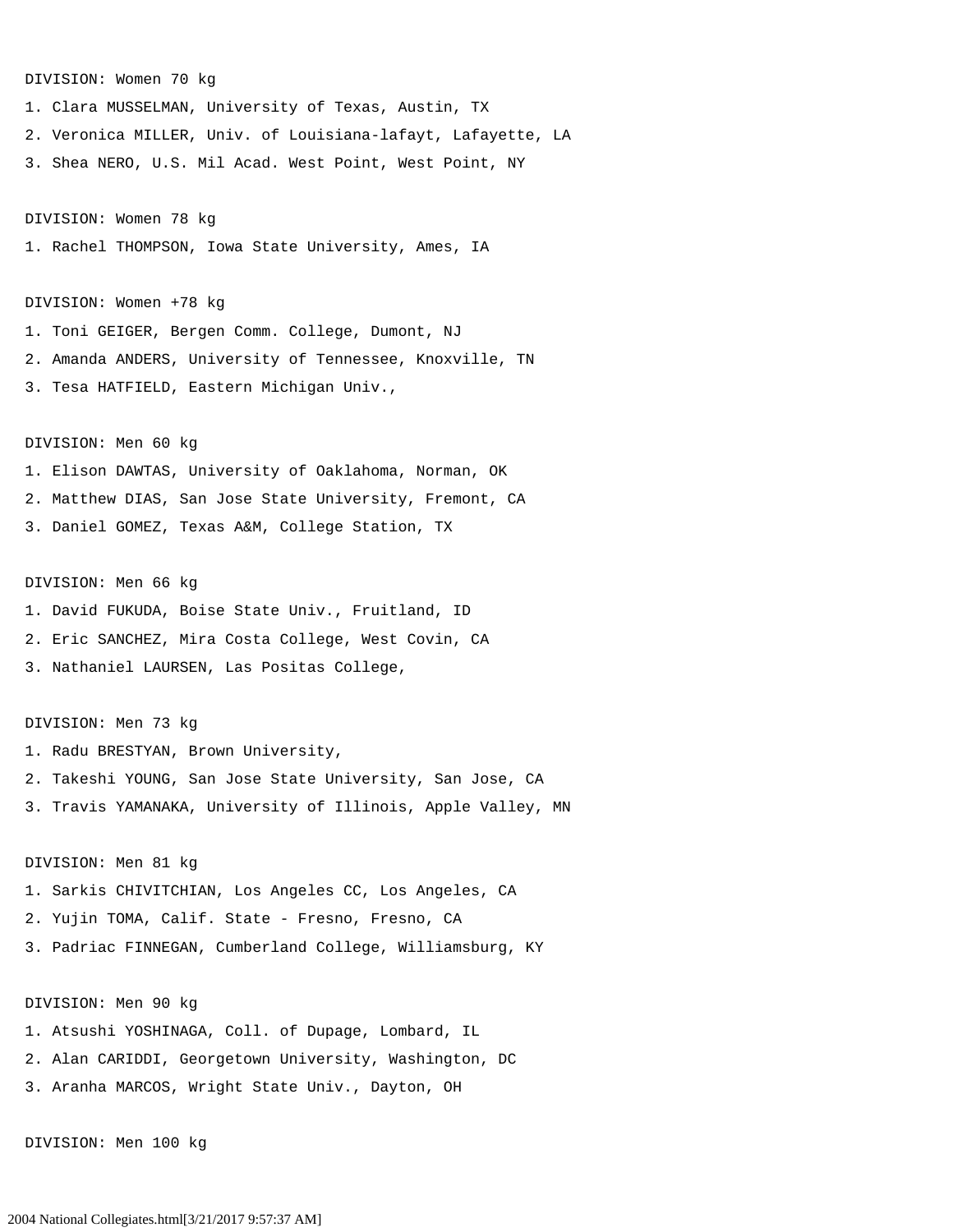- 1. Daisuke HIRATA, Cumberland College, Williamsburg, KY
- 2. Keith LOHSE, Idaho State Univ., Pocatello, ID
- 3. Jonathan FULLER, Texas A&M, College Station, TX

# DIVISION: Men +100 kg

- 1. Brett ADAIR, Indiana University, South Bend, IN 2. Matthew OLESEN, Washington State Universi, Pullman, WA
- 3. Jason FULLER, Texas A&M, College Station, TX

Results by College/Univ. based on 5 points for gold, 3 for silver, and 2 for bronze medals.

## Men's Team Results

| College/Univ. name              | $ Total $ $\# 1  $ $\# 2  $ $\# 3  $ |              |              |              |  |
|---------------------------------|--------------------------------------|--------------|--------------|--------------|--|
| 1. Cumberland College           | 7                                    | $\mathbf{1}$ | $\Omega$     | $\mathbf{1}$ |  |
| Texas A&M<br>2.                 | 6                                    | $\Omega$     | $\Omega$     | 3            |  |
| San Jose State University<br>2. | 6                                    | $\mathbf 0$  | 2            | 0            |  |
| University of Oaklahoma<br>3.   | 5                                    | $\mathbf{1}$ | 0            | 0            |  |
| 3.<br>Indiana University        | 5                                    | $\mathbf{1}$ | 0            | 0            |  |
| Los Angeles CC<br>3.            | 5                                    | $\mathbf{1}$ | 0            | 0            |  |
| 3. Brown University             | 5                                    | $\mathbf{1}$ | $\Omega$     | 0            |  |
| 3. Coll. of Dupage              | 5                                    | $\mathbf{1}$ | $\Omega$     | 0            |  |
| 3. Boise State Univ.            | 5                                    | $\mathbf{1}$ | 0            | 0            |  |
| 4. Mira Costa College           | 3                                    | $\Omega$     | $\mathbf{1}$ | 0            |  |
| 4. Calif. State - Fresno        | 3                                    | $\Omega$     | $\mathbf{1}$ | 0            |  |
| 4. Washington State Universi    | 3                                    | $\Omega$     | $\mathbf{1}$ | 0            |  |
| 4. Georgetown University        | 3                                    | $\Omega$     | $\mathbf{1}$ | 0            |  |
| Idaho State Univ.<br>4.         | 3                                    | 0            | $\mathbf{1}$ | $\Omega$     |  |
| 5.<br>Las Positas College       | 2                                    | 0            | 0            | $\mathbf{1}$ |  |
| 5.<br>Wright State Univ.        | 2                                    | 0            | 0            | $\mathbf{1}$ |  |
| 5. University of Illinois       | $\mathfrak{D}$                       | 0            | 0            | 1            |  |

Women's Team Results

| College/Univ. name           | $ Total $ $\# 1  $ $\# 2  $ $\# 3  $ |          |  |
|------------------------------|--------------------------------------|----------|--|
| 1. Univ. of Louisiana-lafayt |                                      | 13 2 1 0 |  |
| 2. Florida Intl. Univ.       |                                      | 6 0 2 0  |  |
| 3. U.S. Mil Acad. West Point |                                      | 5 0 1 1  |  |